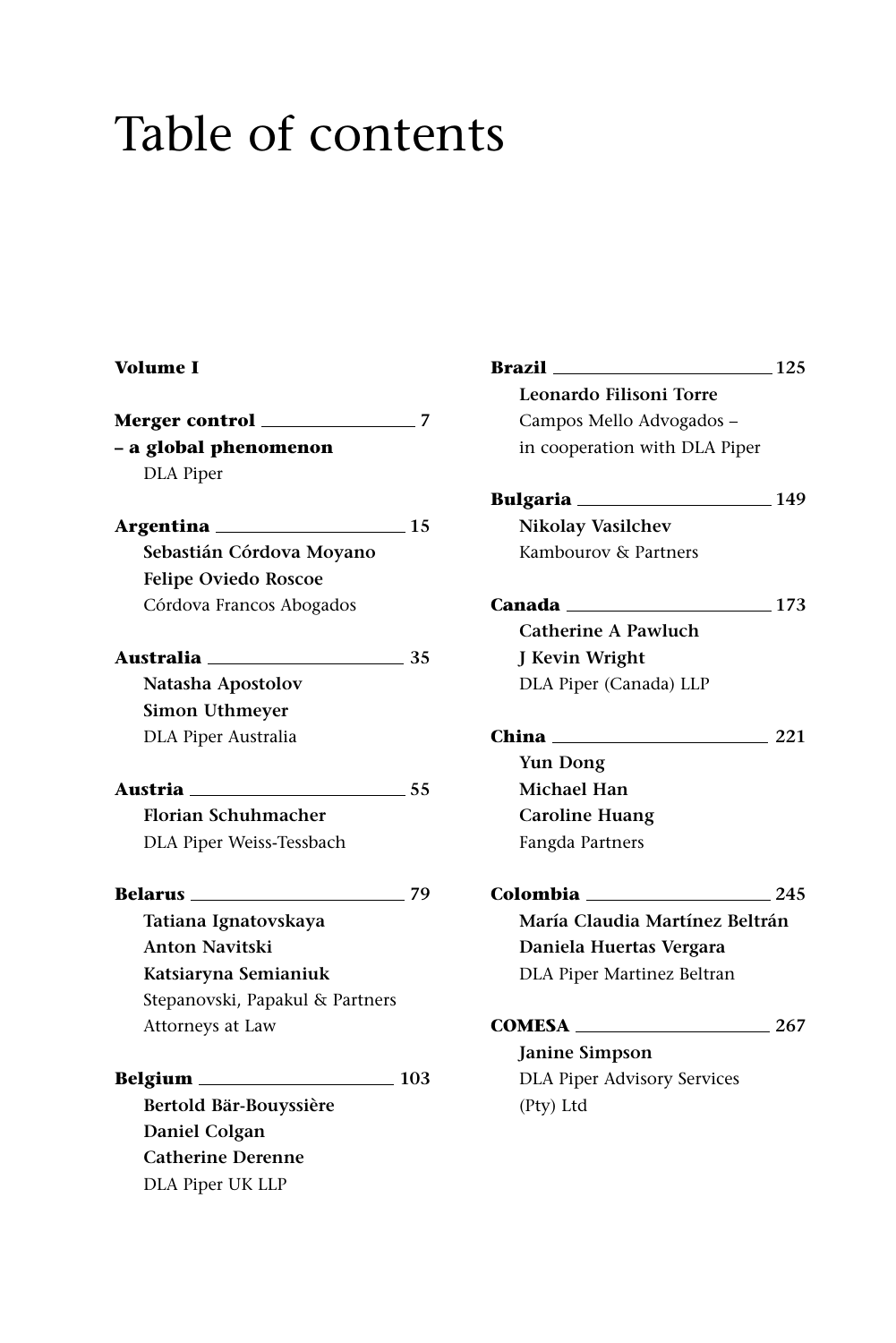| $\sim$ 283<br>Cvprus                      | <b>Volume II</b> |
|-------------------------------------------|------------------|
| <b>George Pamboridis</b>                  |                  |
| Electra Papadopoulou                      | Finland _        |
| Grigoris Sarlidis                         | Mika O           |
| Pamboridis LLC                            | DLA Pip          |
|                                           | France __        |
| Stanislav Bednář                          | Edouar           |
| Miroslav Dubovský                         | DLA Pip          |
| DLA Piper Prague LLP                      |                  |
|                                           | Georgia _        |
| <b>Denmark</b> $\qquad \qquad \qquad 321$ | Teo Kvi          |
| Michael Klöcker                           | Ketevar          |
| DLA Piper Denmark Law Firm P/S            | J&T Cor          |
| $\text{ Egypt}$ 343                       | Germany          |
| <b>Amr Abbas</b>                          | Enno A           |
| Sara Labib                                | <b>Jan Dre</b>   |
| Matouk Bassiouny & Hennawy                | Semin            |
|                                           | DLA Pip          |
| <b>Estonia</b> 355                        |                  |
| Piibe Lehtsaar                            | <b>Hungary</b>   |
| Kaupo Lepasepp                            | István 9         |
| Sorainen                                  | Péter V          |
|                                           | Horváth          |
| <b>European Union</b> 271                 | $(*Inco$         |
| Bertold Bär-Bouyssière                    | Piper Ul         |
| Daniel Colgan                             |                  |
| <b>Michael A Marelus</b>                  | India ______     |
| <b>Andreas Politis</b>                    | Arshad           |
| DLA Piper UK LLP                          | Sagarde          |
|                                           | Khaitan          |
|                                           |                  |

| Volume II |  |
|-----------|--|
|-----------|--|

| Electra Papadopoulou             | Finland<br>$\frac{479}{ }$      |
|----------------------------------|---------------------------------|
| <b>Grigoris Sarlidis</b>         | Mika Oinonen                    |
| Pamboridis LLC                   | DLA Piper Finland Attorneys Ltd |
|                                  | France<br>$-507$                |
| Stanislav Bednář                 | <b>Edouard Sarrazin</b>         |
| Miroslav Dubovský                | DLA Piper France LLP            |
| DLA Piper Prague LLP             |                                 |
|                                  |                                 |
|                                  | Teo Kvirikashvili               |
| Michael Klöcker                  | Ketevan Tarkhnishvili           |
| DLA Piper Denmark Law Firm P/S   | J&T Consulting LLP              |
| Egypt $\frac{343}{2}$            |                                 |
| Amr Abbas                        | <b>Enno Ahlenstiel</b>          |
| Sara Labib                       | <b>Jan Dreyer</b>               |
| Matouk Bassiouny & Hennawy       | Semin O                         |
|                                  | DLA Piper UK LLP                |
| Estonia __________<br>$\sim$ 355 |                                 |
| Piibe Lehtsaar                   |                                 |
| Kaupo Lepasepp                   | István Szatmáry                 |
| Sorainen                         | Péter Virág                     |
|                                  | Horváth & Partners Law Firm*    |
| <b>European Union</b> 271        | (*In cooperation with DLA       |
| Bertold Bär-Bouyssière           | Piper UK LLP)                   |
| Daniel Colgan                    |                                 |
| <b>Michael A Marelus</b>         | India $617$                     |
| <b>Andreas Politis</b>           | Arshad Khan                     |
| DLA Piper UK LLP                 | Sagardeep Rathi                 |
|                                  | Khaitan & Co                    |
|                                  | Indonesia 2008 643              |
|                                  | Almaida Askandar                |
|                                  | <b>Theresia Azalia</b>          |
|                                  | Jobby Cresna Parlindungan       |
|                                  | Ivan Almaida Baely & Firmansyah |
|                                  | Law Firm                        |
|                                  |                                 |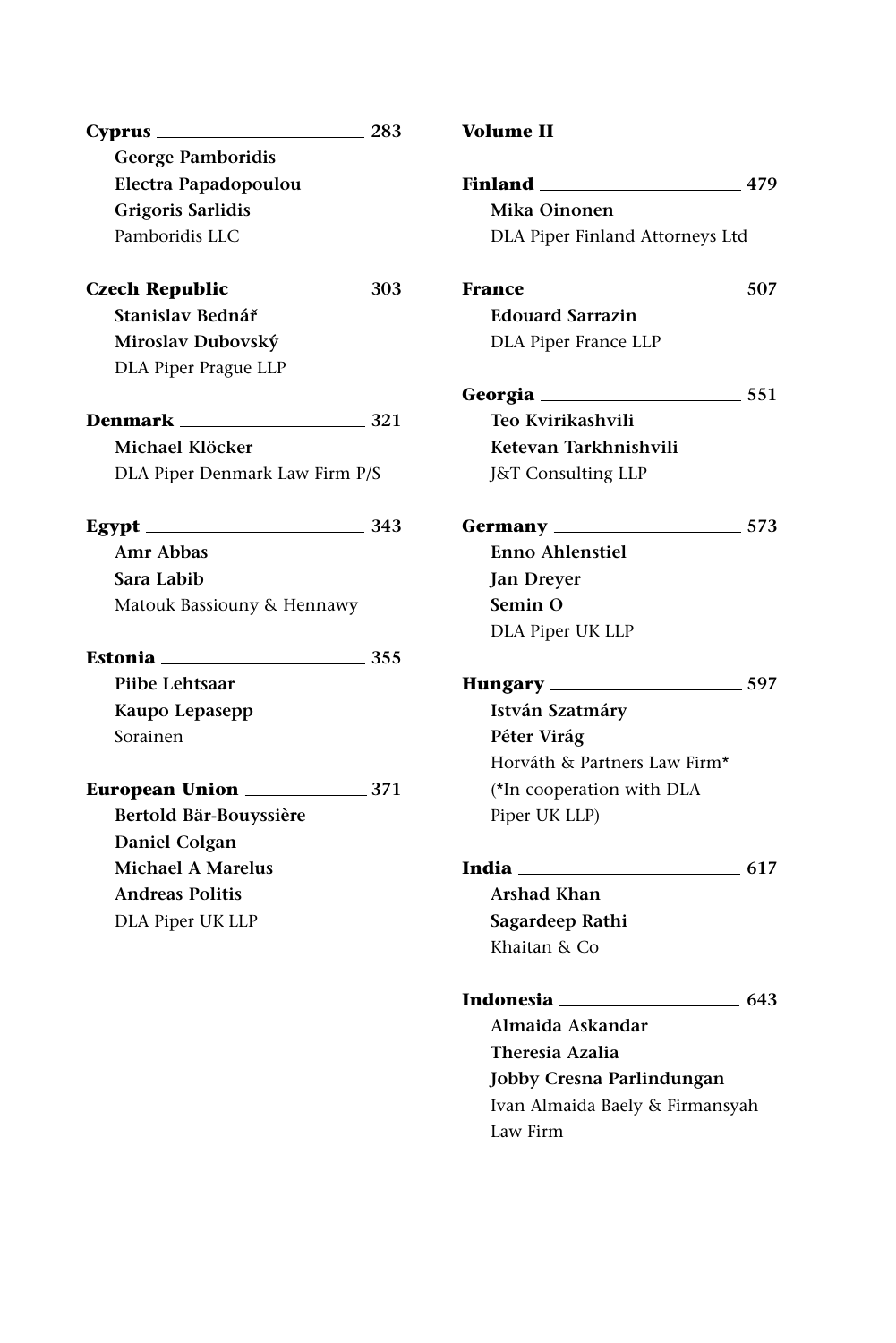| Ireland                                  | 659    |
|------------------------------------------|--------|
| <b>Cormac Little</b>                     |        |
| <b>Claire Waterson</b>                   |        |
| William Fry                              |        |
|                                          | 675    |
| Alessandro Boso Caretta                  |        |
| Domenico Gullo                           |        |
| DLA Piper Studio Legale Tributario       |        |
| Japan                                    | . 697  |
| Takahiro Nonaka                          |        |
| DLA Piper Tokyo Partnership              |        |
| Gaikokuho Kyodojigyo Horitsu             |        |
| Jimusho                                  |        |
| Latvia —                                 | _ 723  |
| Rūdolfs Engelis                          |        |
| Marika Grunte                            |        |
| Sorainen                                 |        |
| Lithuania <b>compared to the compare</b> | 737    |
| Monika Mališauskaitė                     |        |
| Daivis Švirinas                          |        |
| Sorainen                                 |        |
| Luxembourg                               | $-753$ |
| Nicolas Marchand                         |        |
| Catherine Pogorzelski                    |        |
| DLA Piper Luxembourg                     |        |
| <b>Mexico</b> _______________            | 763    |
| Jorge A Benejam                          |        |
| DLA Piper Gallastegui y Lozano           |        |
| Morocco                                  | 797    |
| Marie-Michele Banzio                     |        |
| Saad El Mernissi                         |        |
|                                          |        |

| Netherlands ___<br>$\sim$ 815    |        |
|----------------------------------|--------|
| Sophie Gilliam                   |        |
| Martijn van Wanroij              |        |
| DLA Piper Nederland NV           |        |
| <b>New Zealand</b> 857           |        |
| <b>Jain Thain</b>                |        |
| Mark Williamson                  |        |
| DLA Piper New Zealand            |        |
|                                  | $-875$ |
| Tomisin Ojuawo                   |        |
| <b>Ayotunde Owoigbe</b>          |        |
| Banwo & Ighodalo                 |        |
| Norway $\_\_$                    | $-899$ |
| Kjetil H Johansen                |        |
| Kaja Sandvig                     |        |
| <b>Line Voldstad</b>             |        |
| Advokatfirma DLA Piper Norway DA |        |
| Poland                           | $-921$ |
| Andrzej Balicki                  |        |
| <b>Michał Orzechowski</b>        |        |
| DLA Piper Giziński Kycia spk     |        |
| $\frac{1}{2}$ 951                |        |
| Margarida Rosado Da Fonseca      |        |
| <b>DLA Piper ABBC</b>            |        |
|                                  |        |
| Volume III                       |        |
| Romania <sub>—</sub>             | .977   |
| Alina Lăcătuș                    |        |
| Diana-Elena Ristici              |        |
| DLA Piper Dinu SCA               |        |
| Russia                           | 997    |

**Azamat Abdulmenov** DLA Piper Rus Limited